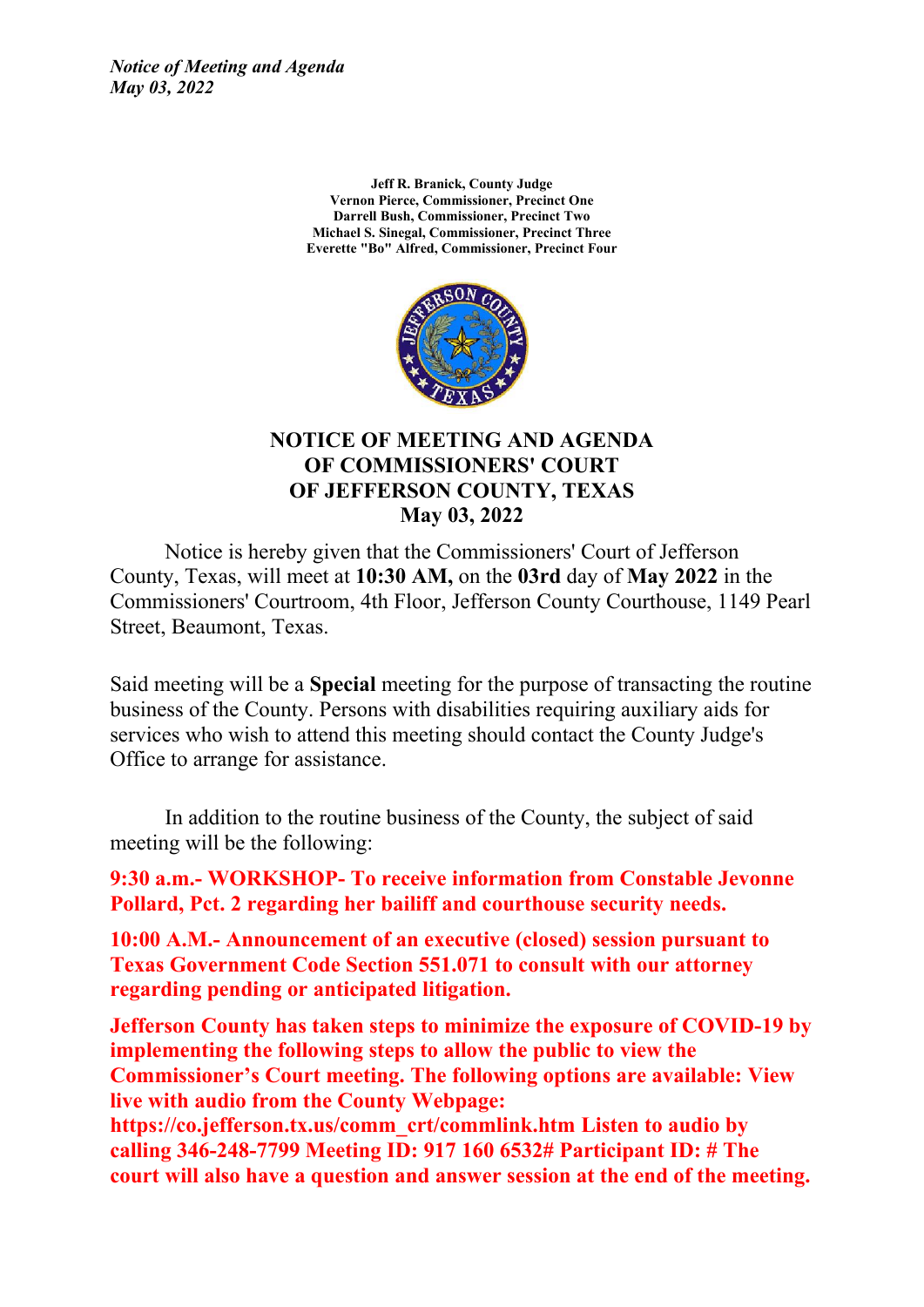*Notice of Meeting and Agenda May 03, 2022*

**If you would like to ask any questions of the Court, please be on the phone call. The Court will give a question and answer session at the end of the meeting as time allows. You will be called upon by your last 4 digits of your phone number. If you do not have any questions, you can pass. Please be mindful that the audio portion of this meeting will be of better quality from the website.**

**INVOCATION: Darrell Bush, Commissioner, Precinct Two**

**PLEDGE OF ALLEGIANCE: Michael S. Sinegal, Commissioner, Precinct Three**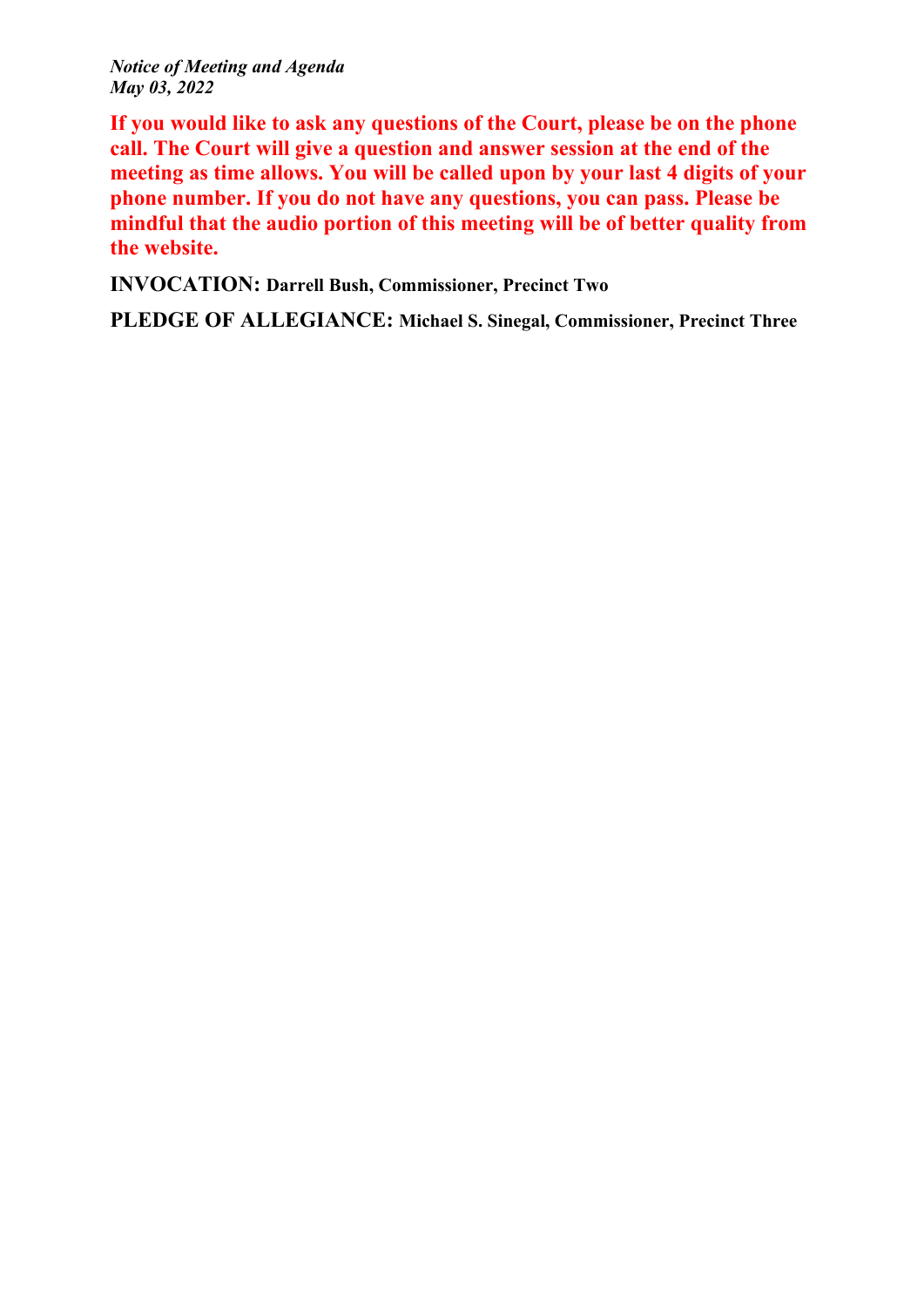### **PURCHASING:**

(a) Consider and approve specifications for Request for Proposal (RFP 22- 025/DC) Upgrade of the Jefferson County Nortel/Avaya S1000B+CS1000B Phone System.

[\(RFP22-025DC\)Phone](http://co.jefferson.tx.us/agenda/agendas_pl/20220503_690/Attachments/%28RFP22-025DC%29Phone%20Upgrade.pdf) Upgrade.pdf

(b) Receive and file additional responsive bid for Invitation for Bid (IFB 22- 011/JW) Taxiway A Rehabilitation at the Jack Brooks Regional Airport. This project is intended to be funded by the Federal Aviation Administration (FAA) Airport Improvement Program (AIP) Grant #39 to the Airport.

Bid - Brizo [Construction,](http://co.jefferson.tx.us/agenda/agendas_pl/20220503_690/Attachments/Bid%20-%20Brizo%20Construction%2C%20LLC%20%28IFB%2022-011%20JW%29.pdf) LLC (IFB 22-011 JW).pdf

- (c) Consider and approve, execute, receive and file Job Order Contract (JOC 22-026/DC) with Preferred Facilities Group-USA for the Port Arthur Courthouse Elevator Shaft Repair in the amount of \$ 2,319.13; in accordance with Choice Partners JOC Texas Contract 20/017MR-17. (JOC [22-026DC\)](http://co.jefferson.tx.us/agenda/agendas_pl/20220503_690/Attachments/%28JOC%2022-026DC%29%20Pt%20Arthur%20Elevator%20Shaft%20Repair.pdf) Pt Arthur Elevator Shaft Repair.pdf
- (d) Execute, receive and file Lease Agreement for (RFP 19-032/YS), Lease of Properties as a Result of Buy Out with Ruben and Karissa Figueroa. Lease Agreement - Ruben & Karissa [Figueroa.pdf](http://co.jefferson.tx.us/agenda/agendas_pl/20220503_690/Attachments/Lease%20Agreement%20-%20Ruben%20%26%20Karissa%20Figueroa.pdf)

## **COUNTY AUDITOR:**

- (a) Consider and approve electronic disbursement for \$1,249.64 to Texas Department of Criminal Justice for May insurance reimbursement
- (b) Receive and file the Passenger Facility Audit Guide for Public Agencies for the Year Ended September 30, 2021.

[ccPassengerFacilityAuditGuide](http://co.jefferson.tx.us/agenda/agendas_pl/20220503_690/Attachments/ccPassengerFacilityAuditGuide%20-050322.pdf) -050322.pdf

(c) Consider and approve payment of administrative cost for ERA 1 to SETRPC. Costs are estimated to be \$136,800, and be paid through June 30, 2022.

[ccSETRPC-Cost\(ERAP\)](http://co.jefferson.tx.us/agenda/agendas_pl/20220503_690/Attachments/ccSETRPC-Cost%28ERAP%29%20%20-050322.pdf) -050322.pdf

(d) Regular County Bills – check #494658 through check #494825. [0494658\\_0494825.pdf](http://co.jefferson.tx.us/agenda/agendas_pl/20220503_690/Attachments/0494658_0494825.pdf)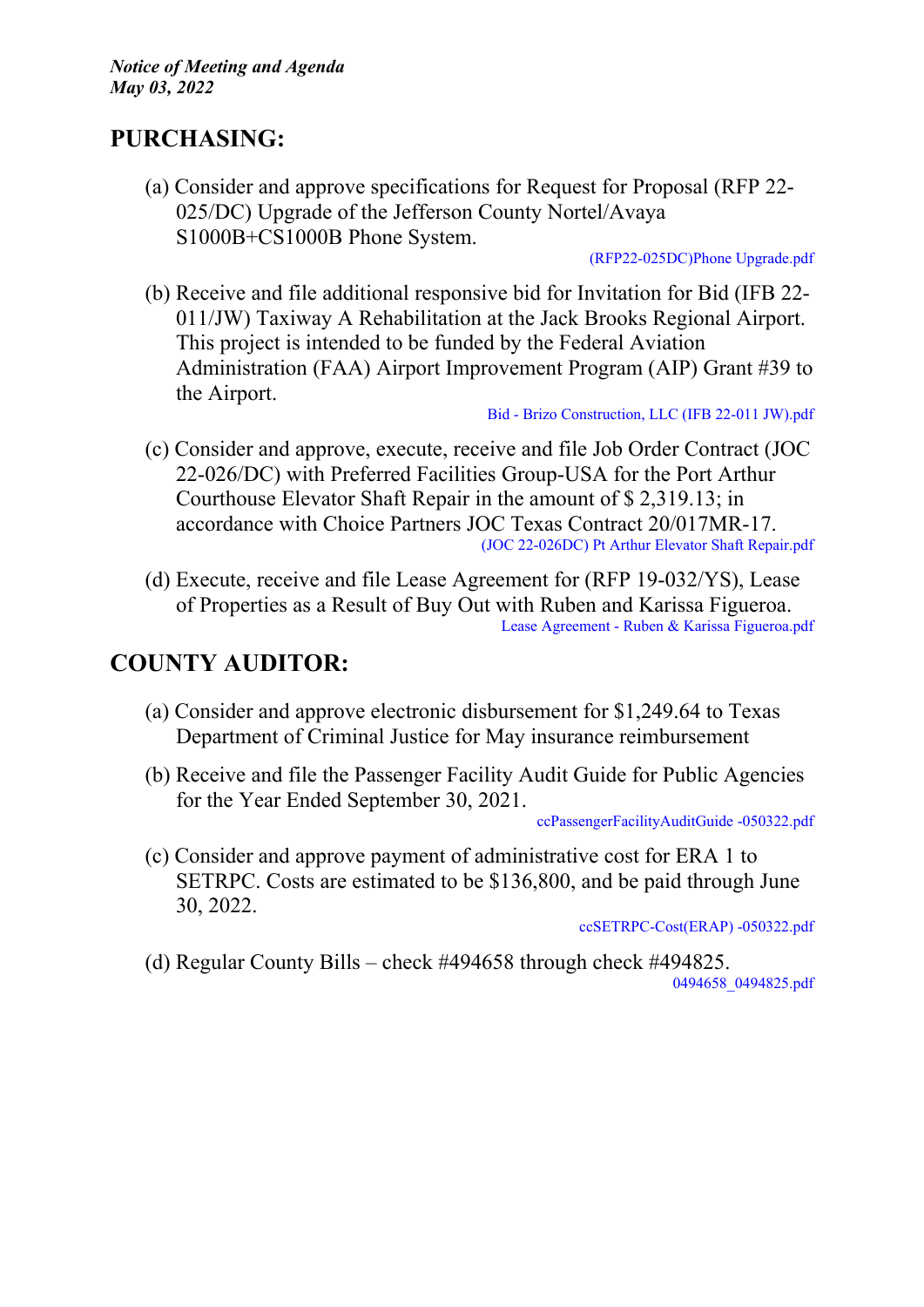# **COUNTY AIRPORT:**

(a) Consider, possibly approve and authorize the County Judge to execute an Inter-local Agreement between Jefferson County and the Nederland Independent School District for use of pasture land located at the Jack Brooks Regional Airport for an educational and public purpose pursuant to Chapter 791, Texas Local Government Code.

[INTERLOCAL](http://co.jefferson.tx.us/agenda/agendas_pl/20220503_690/Attachments/INTERLOCAL%20AGREEMENT%20BETWEEN%20JEFF%20CNTY%20AND%20NISD%20FOR%20USE%20OF%20PASTURE%20LAND%20%20.pdf) AGREEMENT BETWEEN JEFF CNTY AND NISD FOR USE OF PASTURE LAND .pdf

### **COUNTY COMMISSIONERS:**

(a) Consider and possibly approve a Proclamation for National Travel and Tourism Week.

[PROCLAMATION](http://co.jefferson.tx.us/agenda/agendas_pl/20220503_690/Attachments/PROCLAMATION%20FOR%20NATIONAL%20TRAVEL%20AND%20TOURISM%20WEEK%281%29.pdf) FOR NATIONAL TRAVEL AND TOURISM WEEK(1).pdf

- (b) Receive and file Oath of Office and Statement of Gene A. Winston, Jr. as Constable of Precinct 8 to fulfill the unexpired term of Constable Harold L. Doucet, Jr. who is retiring effective June 30, 2022 pursuant to Sec. 87.041, Texas Local Government Code.
- (c) Consider, possibly approve and authorize the County to execute an Interlocal Agreement between Jefferson County and the Nederland Independent School District to perform repairs to parking areas pursuant to Section 791, Texas Government Code.

[INTERLOCAL](http://co.jefferson.tx.us/agenda/agendas_pl/20220503_690/Attachments/INTERLOCAL%20AGREEMENT%20BETWEEN%20JEFF%20CNTY%20AND%20NEDERLAND%20ISD%20TO%20REPAIR%20PARKING%20AREAS.pdf) AGREEMENT BETWEEN JEFF CNTY AND NEDERLAND ISD TO REPAIR PARKING [AREAS.pdf](http://co.jefferson.tx.us/agenda/agendas_pl/20220503_690/Attachments/INTERLOCAL%20AGREEMENT%20BETWEEN%20JEFF%20CNTY%20AND%20NEDERLAND%20ISD%20TO%20REPAIR%20PARKING%20AREAS.pdf)

(d) Consider and possibly adopt a Resolution recognizing David B. Smith for 14 years of dedicated service to the Jefferson County Precinct 2 Road and Bridge and to the citizens of Jefferson County and wishing him well in his retirement.

- (e) Conduct a public hearing to consider Order designating the Raman Project Facility in/ near Beaumont, Tx as a Reinvestment Zone, Pursuant to Sec. 312.401, Tax Code ( The Property Redevelopment and Tax Abatement.
- (f) Consider and possibly approve an Order to establish the Project Raman Reinvestment Zone Pursuant to Sec. 312.401, Tax Code. ORDER DESIGNATING A [REINVESTMENT](http://co.jefferson.tx.us/agenda/agendas_pl/20220503_690/Attachments/ORDER%20DESIGNATING%20A%20REINVESTMENT%20ZONE%20AND%20TAX%20ABATEMENT%20FOR%20THE%20RAMAN%20PROJECT%20.pdf) ZONE AND TAX ABATEMENT FOR THE RAMAN [PROJECT](http://co.jefferson.tx.us/agenda/agendas_pl/20220503_690/Attachments/ORDER%20DESIGNATING%20A%20REINVESTMENT%20ZONE%20AND%20TAX%20ABATEMENT%20FOR%20THE%20RAMAN%20PROJECT%20.pdf) .pdf
- (g) Conduct a public hearing regarding approval of a Tax Abatement Agreement for the Project Raman Facility Pursuant to Sec. 312.401, Tax Code.

[RESOLUTION](http://co.jefferson.tx.us/agenda/agendas_pl/20220503_690/Attachments/RESOLUTION%20FOR%20DAVID%20B%20SMITH.pdf) FOR DAVID B SMITH.pdf